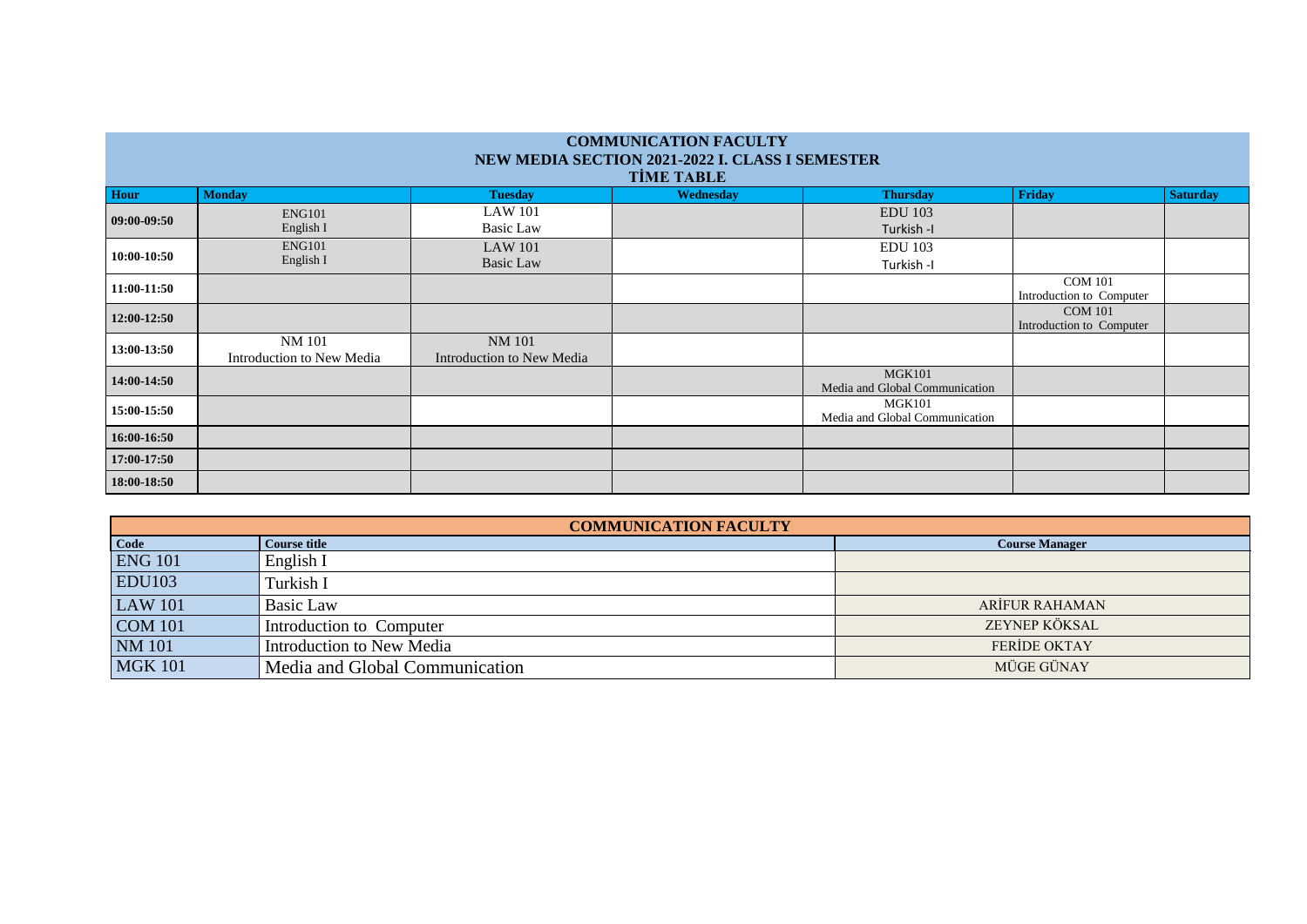| <b>COMMUNICATION FACULTY</b><br>NEW MEDIA SECTION 2021-2022 I. CLASS II. SEMESTER |                                |                                |                                |                                |                       |                 |  |
|-----------------------------------------------------------------------------------|--------------------------------|--------------------------------|--------------------------------|--------------------------------|-----------------------|-----------------|--|
|                                                                                   |                                |                                | <b>TIME TABLE</b>              |                                |                       |                 |  |
| <b>Hour</b>                                                                       | <b>Monday</b>                  | <b>Tuesday</b>                 | Wednesday                      | <b>Thursday</b>                | Friday                | <b>Saturday</b> |  |
| 09:00-09:50                                                                       | <b>ENG102</b>                  | <b>LAW 101</b>                 |                                | <b>EDU 104</b>                 | <b>NM 110</b>         |                 |  |
|                                                                                   | English II                     | <b>Basic Law</b>               |                                | Turkish -II                    | Globalization         |                 |  |
| 10:00-10:50                                                                       | <b>ENG102</b>                  | <b>LAW 101</b>                 |                                | <b>EDU 104</b>                 | <b>NM 110</b>         |                 |  |
|                                                                                   | English II                     | <b>Basic Law</b>               |                                | Turkish -II                    | Globalization         |                 |  |
| 11:00-11:50                                                                       |                                |                                |                                |                                |                       |                 |  |
|                                                                                   |                                |                                |                                |                                | <b>NM 108</b>         |                 |  |
| 12:00-12:50                                                                       |                                |                                |                                |                                | Media Industries      |                 |  |
| 13:00-13:50                                                                       |                                |                                | NM 104                         | <b>NM 104</b>                  | <b>NM 108</b>         |                 |  |
|                                                                                   |                                |                                | <b>Effective Communication</b> | <b>Effective Communication</b> | Media Industries      |                 |  |
| 14:00-14:50                                                                       |                                |                                |                                | $\cdot$                        |                       |                 |  |
| 15:00-15:50                                                                       |                                | <b>ILT 108</b>                 |                                |                                |                       |                 |  |
|                                                                                   |                                | <b>Communication Sociology</b> |                                |                                |                       |                 |  |
| 16:00-16:50                                                                       |                                | <b>ILT 108</b>                 |                                |                                |                       |                 |  |
|                                                                                   |                                | <b>Communication Sociology</b> |                                |                                |                       |                 |  |
| 17:00-17:50                                                                       |                                |                                |                                |                                |                       |                 |  |
| 18:00-18:50                                                                       |                                |                                |                                |                                |                       |                 |  |
| <b>COMMUNICATION FACULTY</b>                                                      |                                |                                |                                |                                |                       |                 |  |
| Code                                                                              | <b>Course title</b>            |                                |                                |                                | <b>Course Manager</b> |                 |  |
| <b>ENG102</b>                                                                     | English II                     |                                |                                |                                |                       |                 |  |
| <b>EDU104</b>                                                                     | Turkish II                     |                                |                                |                                |                       |                 |  |
| <b>NM</b> 104                                                                     | <b>Effective Communication</b> |                                | <b>FERIDE OKTAY</b>            |                                |                       |                 |  |
| <b>ILT 108</b>                                                                    | <b>Communication Sociology</b> |                                |                                | <b>ARIFUR RAHAMAN</b>          |                       |                 |  |
| <b>NM 108</b>                                                                     | Media Industries               |                                |                                |                                | <b>FERIDE OKTAY</b>   |                 |  |
| <b>NM110</b><br>Globalization                                                     |                                |                                | MÜGE GÜNAY                     |                                |                       |                 |  |